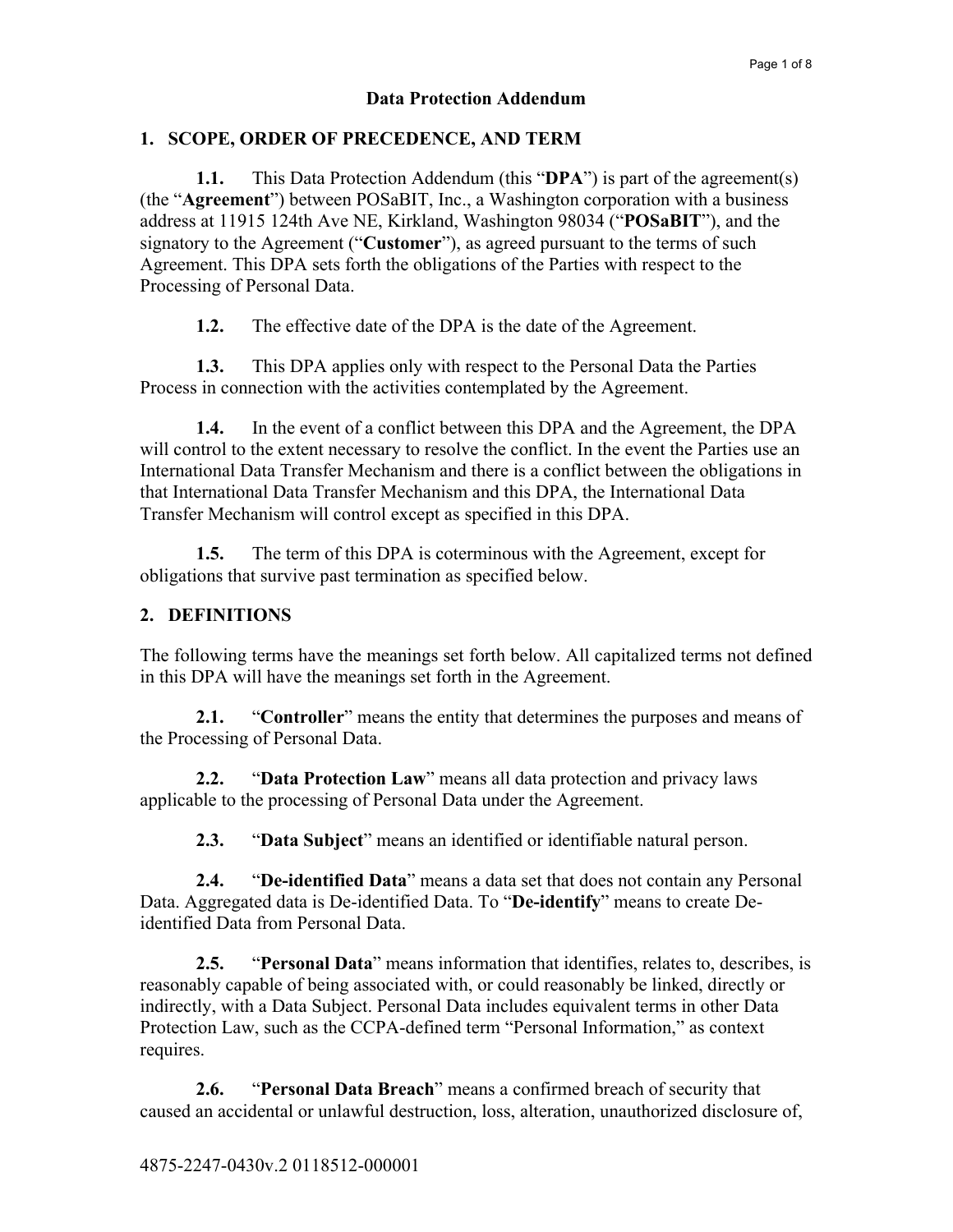or access to Personal Data, or an event that qualifies as a reportable data breach under applicable Data Protection Law.

**2.7.** "**Process**" or "**Processing**" means any operation or set of operations that a Party performs on Personal Data, including collection, recording, organization, storage, adaptation or alteration, retrieval, consultation, use, disclosure by transmission, dissemination or otherwise making available, alignment or combination, blocking, erasure or destruction.

**2.8.** "**Processor**" means an entity that processes Personal Data on behalf of another entity.

**2.9.** "**Sell**" has the meaning assigned to it in the California Consumer Privacy Act, Cal. Civ. Code § 1798.100 *et seq*., and any successor law.

**2.10.** "**Sensitive Data**" means the following types and categories of data: data revealing racial or ethnic origin, political opinions, religious or philosophical beliefs, or trade union membership; genetic data; biometric data; data concerning health, including protected health information governed by the Health Insurance Portability and Accountability Act; data concerning a natural person's sex life or sexual orientation; government identification numbers (e.g., SSNs, driver's license); payment card information; nonpublic personal information governed by the Gramm Leach Bliley Act; an unencrypted identifier in combination with a password or other access code that would permit access to a data subject's account; and precise geolocation.

**2.11.** "**Services**" has the meaning assigned to it in the Agreement. "**Activities**" means the same thing as Services.

**2.12.** "**Subprocessor**" means a Processor engaged by a Party who is acting as a Processor.

## **3. SECURITY AND CONFIDENTIALITY**

**3.1.** Security Controls. POSaBIT will maintain a written information security policy that defines security controls that are based on its assessment of risk to Personal Data that it Processes and its information systems. POSaBIT's security controls are described in Schedule 2.

**3.2.** Confidentiality. Without limiting POSaBIT's confidentiality obligations in the Agreement, POSaBIT will ensure that its employees, independent contractors, and agents are subject to an obligation to keep Personal Data confidential.

# **4. DESCRIPTION OF THE PARTIES' PERSONAL DATA PROCESSING SERVICES AND STATUSES OF THE PARTIES**

**4.1.** Schedule 1 describes the purposes of the Parties' Processing, the types or categories of Personal Data involved in the Processing, and the categories of Data Subjects affected by the Processing.

**4.2.** Schedule 1 lists the Parties' statuses under relevant Data Protection Law.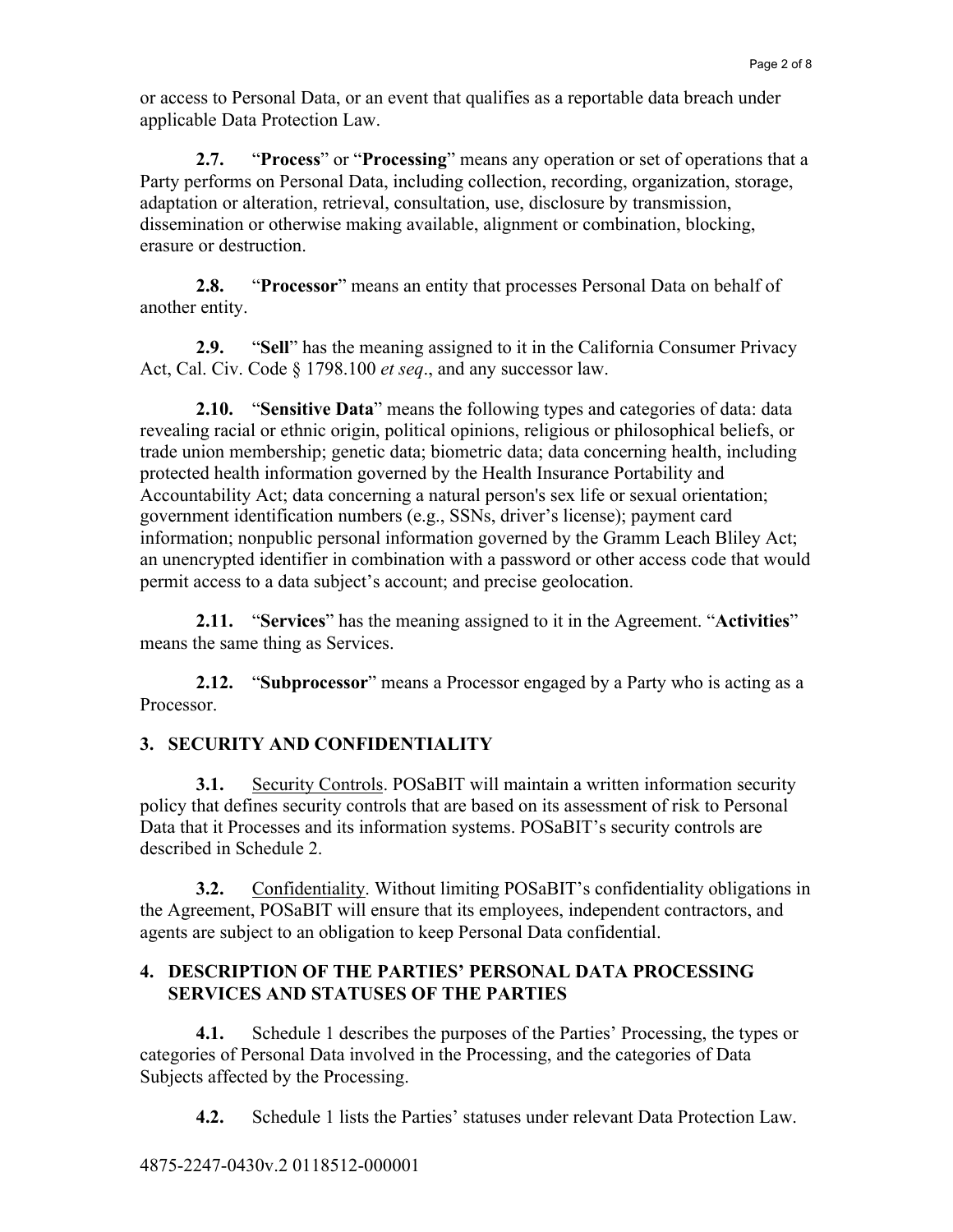## **5. INTERNATIONAL DATA TRANSFER**

**5.1.** Some jurisdictions require that an entity transferring Personal Data to, or accessing Personal Data from, a foreign jurisdiction take extra measures to ensure that the Personal Data has special protections (an "**International Data Transfer Mechanism**"). The Parties will comply with any International Data Transfer Mechanism that may be required by applicable Data Protection Law. Before Customer transfers to POSaBIT, or permits POSaBIT to access, Personal Data originating from a jurisdiction that requires an International Data Transfer Mechanism, Customer will notify POSaBIT of the relevant requirement and the Parties will work together in good faith to fulfill the requirements of that International Data Transfer Mechanism.

# **6. DATA PROTECTION GENERALLY**

**6.1.** Compliance. The Parties will comply with their respective obligations under Data Protection Law and their privacy notices. The Parties will notify each other if they are no longer able to comply with applicable Data Protection Law.

**6.2.** Lawful Basis of Processing. If Customer is required by Data Protection Law to have a lawful basis of Processing Personal Data, such as consent, Customer represents and warrants that it collects Personal Data consistent with such requirement.

## **6.3.** Cooperation.

6.3.1. Governmental and Investigatory Requests. If either Party receives any type of request or inquiry from a governmental, legislative, judicial, law enforcement, or regulatory authority (e.g. the Federal Trade Commission, the Attorney General of a U.S. state, or a European data protection authority), or faces an actual or potential claim, inquiry, or complaint in connection with the Parties' Processing of Personal Data (collectively, an "**Inquiry**"), the receiving Party with notify the other Party without undue delay unless such notification is prohibited by applicable law. If requested by the receiving Party, the other Party will provide the receiving Party with information relevant to the Inquiry to enable the receiving Party to respond to the Inquiry.

6.3.2. Other Requirements of Data Protection Law. Upon request, the Parties will provide relevant information to each other to fulfill their respective obligations (if any) to conduct data protection impact assessments or prior consultations with data protection authorities.

**6.4.** De-identified, Anonymized, or Aggregated Data. The Parties may create De-identified Data from Personal Data and Process the De-identified Data for any purpose.

## **7. POSABIT'S OBLIGATIONS AS A PROCESSOR**

**7.1.** The obligations set forth in this Section 7 apply only in connection with POSaBIT's Processing of Personal Data of Customers in its capacity as Customer's Processor in connection with the Services; these obligations do not apply to POSaBIT in its capacity as a Controller.

4875-2247-0430v.2 0118512-000001 **7.2.** Scope of Processing.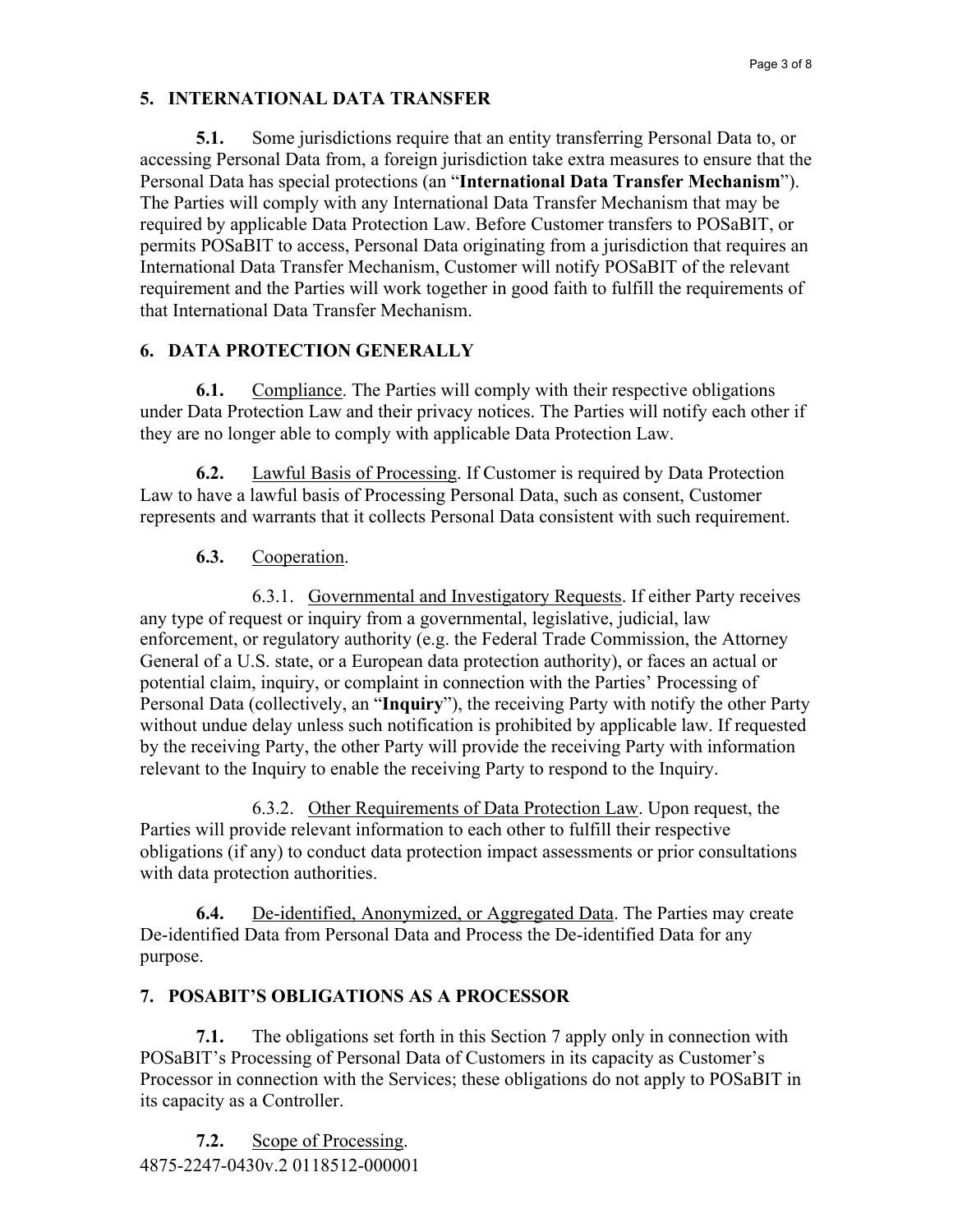7.2.1. POSaBIT will Process Personal Data solely in connection with the Services, to carry out its obligations under the Agreement, and to carry out Customer's documented instructions. POSaBIT will not Process Personal Data received from Customer in connection with the Agreement for any other purpose, unless required by applicable law, and will not Sell Personal Data received from Customer in connection with the Agreement.

7.2.2. Notwithstanding anything to the contrary, the Parties agree that POSaBIT may, and Customer instructs POSaBIT to, Process Personal Data for internal operations that support the Services, including to detect data security incidents; protect against fraudulent or illegal activity; ensure safety; debug, troubleshoot, or repair products and services; provide customer service; maintain or service accounts; undertake internal research for technological development; and build or improve the quality of POSaBIT's products and services.

7.2.3. Processing any Personal Data received from Customer in connection with the Agreement outside the scope of the Agreement will require prior written agreement between POSaBIT and Customer by way of written amendment to the Agreement.

7.2.4. POSaBIT will notify Customer if it believes that it cannot follow Customer's instructions or fulfil its obligations under the Agreement because of a legal obligation to which POSaBIT is subject, unless POSaBIT is prohibited by law from making such notification.

**7.3.** Data Subjects' Requests to Exercise Rights. POSaBIT will promptly inform Customer if POSaBIT receives a request from a Data Subject to exercise their rights with respect to their Personal Data under applicable Data Protection Law. Customer will be responsible for responding to such requests. POSaBIT will not respond to such Data Subjects except to acknowledge their requests. POSaBIT will provide Customer with commercially reasonable assistance, upon request, to help Customer to respond to a Data Subject's request.

**7.4.** POSaBIT's Subprocessors. POSaBIT and its Subprocessors will enter into agreements that require the Subprocessor to meet obligations that are no less protective of Personal Data than this DPA.

**7.5.** Personal Data Breach. POSaBIT will notify Customer without undue delay of a Personal Data Breach affecting Personal Data POSaBIT Processes in connection with the Services. Upon request, POSaBIT will provide information to Customer about the Personal Data Breach to the extent necessary for Customer to fulfill any obligations it has to investigate or notify authorities, except that POSaBIT reserves the right to redact information that is confidential or competitively sensitive. Notifications will be delivered to the contact addresses listed in the Agreement. Customer agrees that email notification of a Personal Data Breach is sufficient. Customer agrees that it will notify POSaBIT if it changes its contact information. Customer agrees that POSaBIT may not notify Customer of security-related events that do not result in a Personal Data Breach.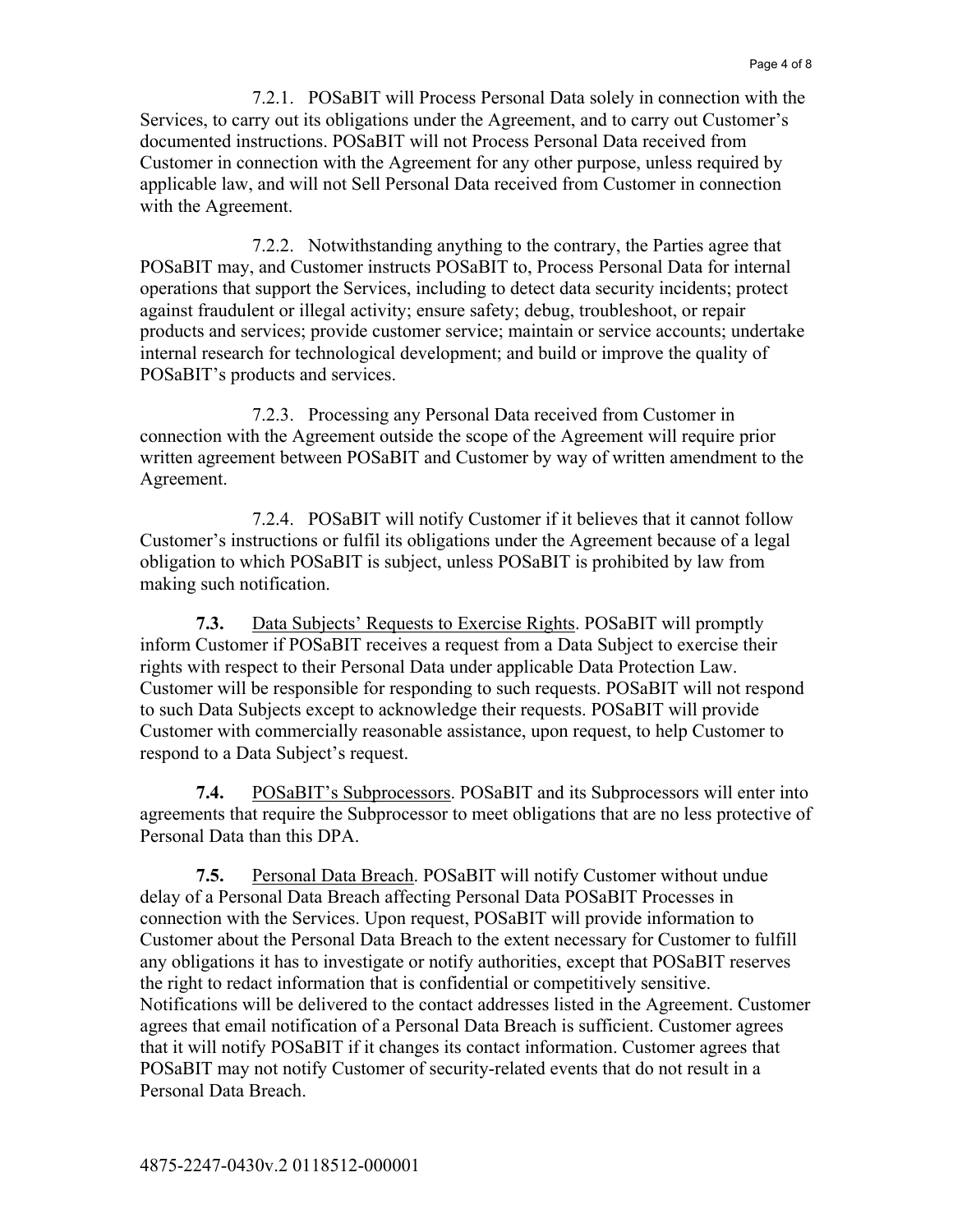**7.6.** Deletion and Return of Personal Data. At the expiration or termination of the Agreement and upon written request by Customer to POSaBIT, POSaBIT will, without undue delay, (1) return all Personal Data (including copies thereof) to Customer and/or (ii) destroy all Personal Data (including copies thereof), except to the extent reasonably necessary to meet POSaBIT's legal compliance obligations or pursuant to POSaBIT's records management and backup program and policies (including retention reasonable required for the enablement of internal and external audits) or the Parties otherwise expressly agree in writing. For any Personal Data that POSaBIT retains after expiration or termination of the Agreement (for example, because POSaBIT is legally required to retain the information), POSaBIT will continue to comply with the data security and privacy provisions of this DPA and POSaBIT will De-identify such Personal Data (if any) to the extent feasible.

#### **7.7.** Audits.

7.7.1. Scope. The terms of this Section 7.7 apply notwithstanding anything to the contrary. Customer agrees that POSaBIT's obligations under this Section 7.7 are limited to the Personal Data POSaBIT Processes in connection with the Services.

7.7.2. Request. Upon written request that includes a statement of reasons for the request, POSaBIT will make available to Customer applicable documentation that is responsive to Customer's request, including third-party audit reports or certifications to the extent they are available. To the extent that such audit reports or certifications do not satisfy Customer's request, POSaBIT will provide Customer or Customer's designated third party (which Customer agrees may not be a competitor to POSaBIT) with the information and access to facilities necessary to demonstrate compliance with Data Protection Law.

7.7.3. Access to Facilities. If Customer requires access to POSaBIT's facilities (the "**Inspection**"), Customer will provide POSaBIT with written notice at least 60 days in advance. Such written notice will specify the things, people, places, or documents to be made available. Such written notice, and anything produced in response to it (including any derivative work product such as notes of interviews), will be considered confidential information and will remain confidential information in perpetuity or the longest time allowable by applicable law after termination of the Agreement. Such materials and derivative work product produced in response to the Inspection will not be disclosed to anyone without the prior written permission of POSaBIT unless such disclosure is required by applicable law. If disclosure is required by applicable law, Customer will give POSaBIT prompt written notice of that requirement and an opportunity to obtain a protective order to prohibit or restrict such disclosure except to the extent such notice is prohibited by applicable law or order of a court or governmental agency. Customer agrees to negotiate in good faith with POSaBIT before seeking to exercise such audit or on-site inspection right more frequently than once per twelve (12) month period. Customer will make every effort to cooperate with POSaBIT to schedule the Inspection at a time that is convenient to POSaBIT. Customer agrees that if it uses a third party to conduct the Inspection, the third party will sign a non-disclosure agreement. Customer agrees that the Inspection will only concern POSaBIT's architecture, systems, policies, records of processing, data protection impact assessments, and procedures relevant to its obligations as set forth in the Agreement.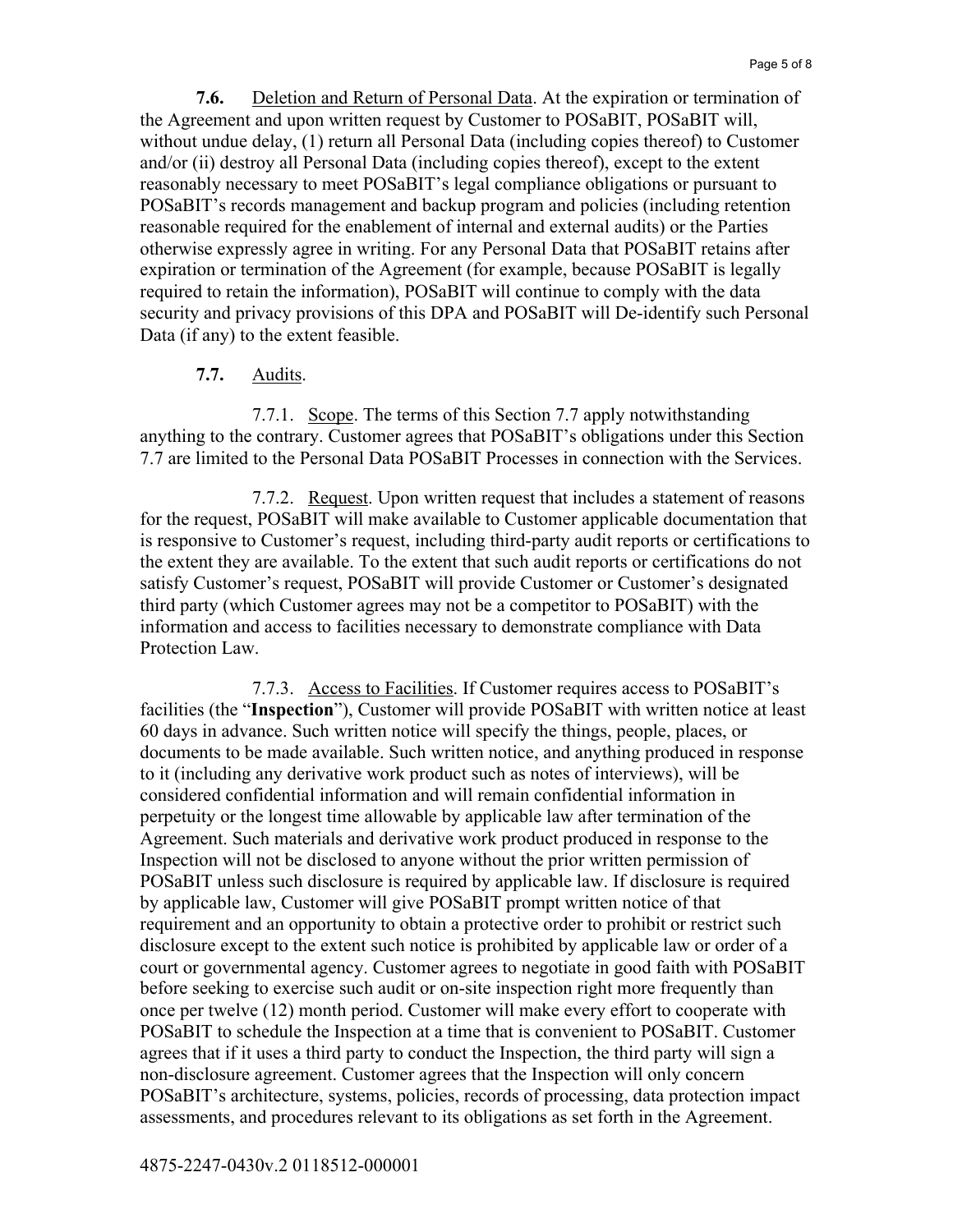Customer agrees that POSaBIT shall be allowed to protect or redact the names and identifying or proprietary information of other POSaBIT customers during the Inspection.

**7.8.** Additional Terms. As a condition to Customer's access and use of any documentation, reports, materials or facilities under this Section 7 (either directly or through a third party), POSaBIT may require Customer to agree to certain terms and conditions requested by POSaBIT, including additional confidentiality and nondisclosure requirements, covenants to comply with POSaBIT's policies, and the requirement to implement and comply with a mutually agreed upon inspection plan.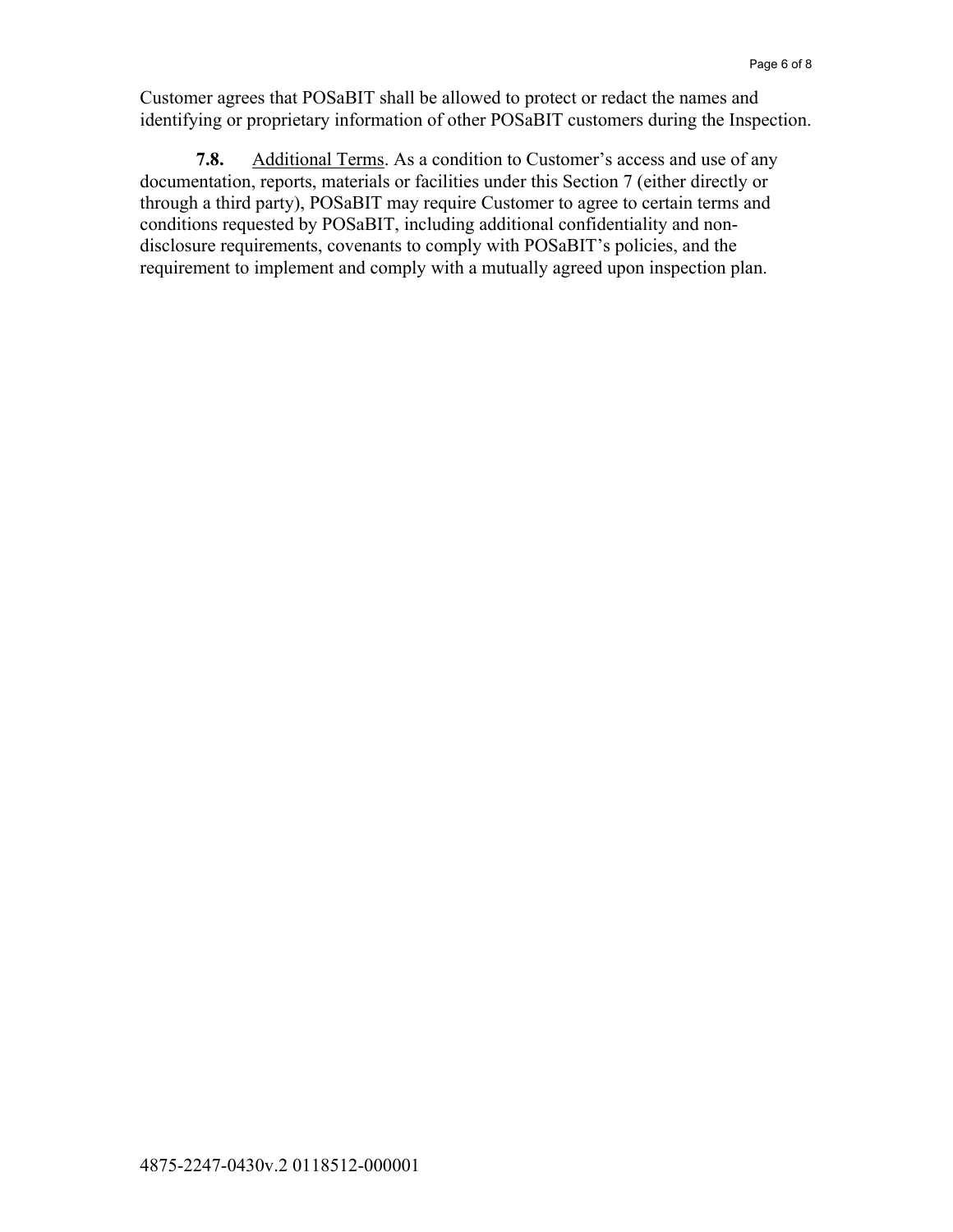|  |  | <b>Schedule 1: Description of Personal Data Processing</b> |  |  |  |
|--|--|------------------------------------------------------------|--|--|--|
|--|--|------------------------------------------------------------|--|--|--|

| <b>Processing Activity</b>                                                                                                                                                                    | <b>Status of the</b><br><b>Parties</b>                     | <b>Categories of Personal</b><br><b>Data Processed</b>                                                                                                    | <b>Categories of</b><br><b>Sensitive Data</b> |  |
|-----------------------------------------------------------------------------------------------------------------------------------------------------------------------------------------------|------------------------------------------------------------|-----------------------------------------------------------------------------------------------------------------------------------------------------------|-----------------------------------------------|--|
|                                                                                                                                                                                               |                                                            |                                                                                                                                                           | <b>Processed</b>                              |  |
| POSaBIT processes Customer<br>information to facilitate the<br>Services, e.g., offering a SaaS-<br>based point-of-sale solution,                                                              | Customer is a<br>Controller.<br>POSaBIT is a<br>Processor. | The following are<br>representative categories of<br>data that may include<br>Personal Data:                                                              | Payment card<br>information                   |  |
| offering payment processing, or<br>enabling Customers to use third-                                                                                                                           |                                                            | • Customer IDs                                                                                                                                            |                                               |  |
| party APIs to facilitate inventory                                                                                                                                                            |                                                            | • Customer phone numbers                                                                                                                                  |                                               |  |
| management, loyalty programs,<br>bookkeeping, analytics, and<br>other services.                                                                                                               |                                                            | • Transaction information<br>associated with payment<br>card information (see<br>above), Customer IDs, or<br>other Customer Personal<br>Data              |                                               |  |
|                                                                                                                                                                                               |                                                            | • Customer payment card<br>information (note:<br>POSaBIT does not process<br>or have access to the full<br>payment card number<br>(PAN)                   |                                               |  |
|                                                                                                                                                                                               |                                                            | · Driver's license<br>information (if the<br>Customer is a member of<br>Customer's loyalty<br>program)                                                    |                                               |  |
|                                                                                                                                                                                               |                                                            | • Customer loyalty and<br>reward program<br>information                                                                                                   |                                               |  |
|                                                                                                                                                                                               |                                                            | • Limited medical<br>information: medical #,<br>medical expiration,<br>caregiver ID, caregiver<br>expiration                                              |                                               |  |
|                                                                                                                                                                                               |                                                            | • Product and sales<br>information                                                                                                                        |                                               |  |
| The Parties Process Personal<br>Data of their employees to, e.g.,                                                                                                                             | Customer is a<br>Controller.                               | • Employee name, title, and<br>other contact information                                                                                                  | None                                          |  |
| administer and conduct the<br>Services; manage invoices;<br>manage the Agreement and                                                                                                          | POSaBIT is a<br>Processor.                                 | • Employee POSaBIT PIN<br>IDs                                                                                                                             |                                               |  |
| resolve any disputes relating to<br>it; respond and/or raise general<br>queries; comply with their<br>respective regulatory obligations;<br>and create and administer web-<br>based accounts. |                                                            | • Device and/or activity Data<br>related to a Customer's<br>employees' clicks, presses,<br>or other interactions with<br>POSaBIT hardware and<br>software |                                               |  |